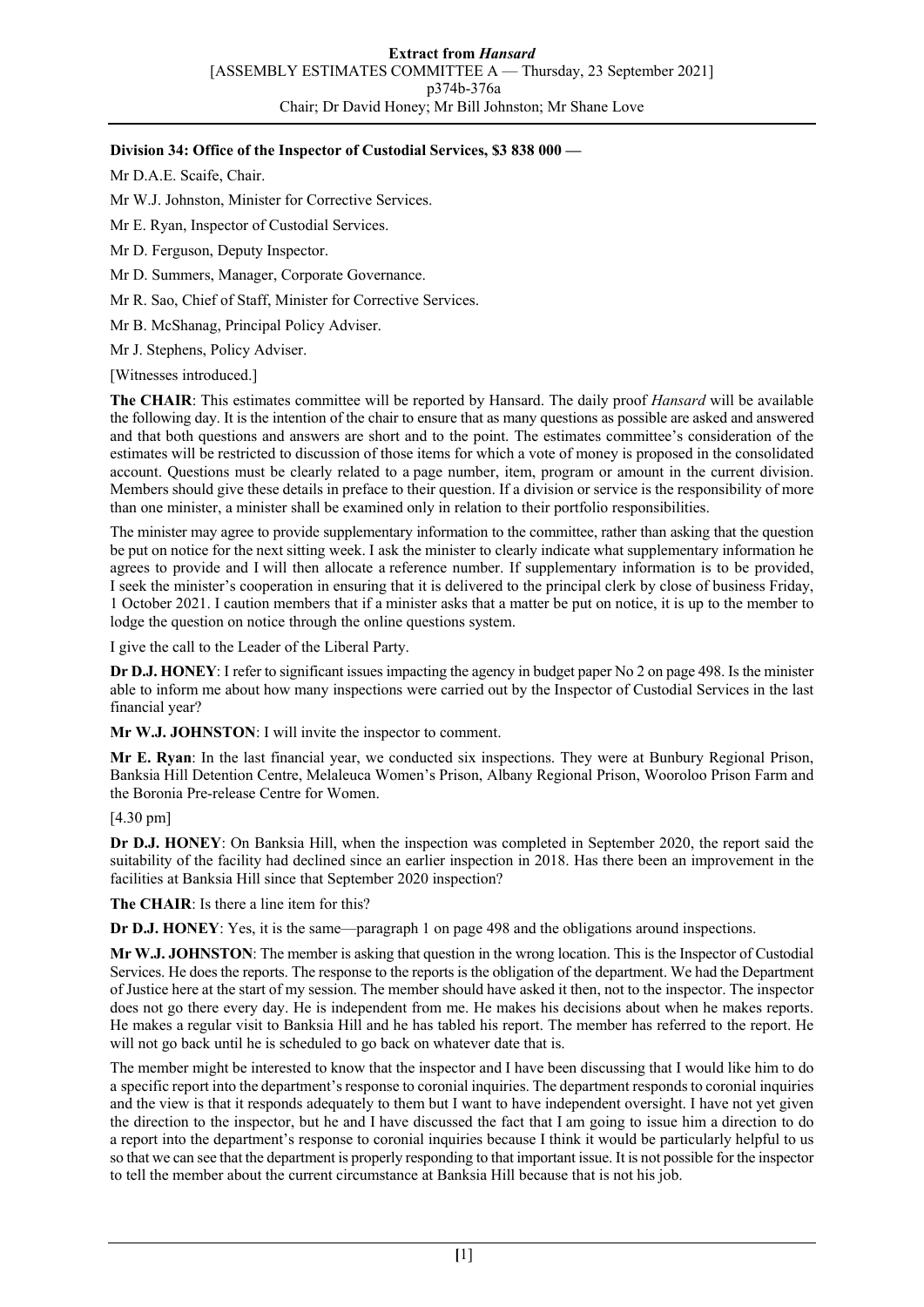**Dr D.J. HONEY**: Is the minister able to inform me whether any of the recommendations of that September 2020 report have been completed?

**The CHAIR**: I think this question might suffer from the same vice, Leader of the Liberal Party, but I will put it to the minister.

**Mr W.J. JOHNSTON**: It is simply not possible for me to do that because the member is asking in the wrong heading. This is the Office of the Inspector of Custodial Services. He made the report. If the member wanted to ask questions about the quality of the report, I am sure he would be very happy to point out what an excellent report it is and the effort he and his staff put in to make sure it reflected facts and issues. He could even talk about the cooperation of the people at the facility while he did the report. I am happy for him to do all those things but he cannot tell the member the response of the department because the member should have asked the director general when he was here an hour and a half ago.

**Dr D.J. HONEY**: My assumption was that there would be someone going and reporting, but that is fine. The minister has explained it clearly.

My new question is on paragraph 2 under significant issues impacting the agency on page 498. It is about the ratification of the United Nations Optional Protocol to the Convention against Torture and other Cruel, Inhuman or Degrading Treatment or Punishment. Can the minister confirm whether the six institutions the inspector has visited this year comply with that protocol?

**Mr W.J. JOHNSTON**: No, but I would like to make some comments about the Optional Protocol to the Convention against Torture and other Cruel, Inhuman or Degrading Treatment or Punishment. Obviously, the government of Western Australia is keen and enthusiastic to see the commonwealth government sign the protocol, because we do not want to be involved in torture. I think we are the first state to nominate the agency. The commonwealth government already has, but we are the first subnational Australian jurisdiction to nominate the responsible agency for compliance with OPCAT, and that will be the Inspector of Custodial Services, in conjunction with the state Ombudsman.

It is interesting that the member has raised this issue, because we discussed this with the commonwealth government in July at an online get-together of corrections ministers. Unfortunately, the federal minister was not available for this event, which was scheduled long in advance. Subsequent to that, I wrote to the federal Attorney-General on 2 August 2021 and sent a follow-up letter yesterday, because I am yet to receive a response. I asked five questions, and I would like the public to know about them. Firstly, I informed the Attorney-General that as a subnational jurisdiction, Western Australia is incapable of entering into agreements with the United Nations, and that the commonwealth Constitution completely reserves foreign affairs powers to the commonwealth government. I said that in this regard, Western Australia sought to understand how the commonwealth government plans to exercise its reporting obligations to the United Nations Subcommittee on Prevention of Torture, because we do not know. I also asked, noting that the commonwealth government was creating an obligation to permit United Nations representatives to inspect detention facilities, what procedures the commonwealth government was implementing to permit announced and unannounced visits to commonwealth-controlled detention facilities, such as immigration detention facilities, because we would love to copy its procedures. It has not responded.

I asked what procedures the commonwealth government was developing to respond to the recommendations of the SPT with regard to detention facilities generally in Australia; we still do not know. I asked whether there was a budget allocated to the commonwealth government's obligation to respond to recommendations from the SPT; still no answer. The fifth question was: does the commonwealth government have a plan to respond to recommendations from the SPT where the obligations of OPCAT bind the commonwealth government alone but not subnational jurisdictions, particularly in cases in which a facility may be the property of a subnational jurisdiction? We can see that that would be a really difficult situation for the commonwealth government. If the SPT recommends that changes be made to the physical infrastructure of any state prison, there is no obligation on the state to take action; the obligation is only on the commonwealth government. We want to understand how it will fund those actions and execute them, given that it does not own the facilities.

We are very keen to see OPCAT implemented, but it has to be implemented in a proper and sensible way. We are not criticising the commonwealth government; we are just making it clear that we do not understand what its intentions are. That is why I wrote to Senator the Hon Michaelia Cash, the federal Attorney-General, who is the responsible minister, on 2 August 2021. We have not received a reply, and I sent a follow-up letter yesterday. I look forward to Senator Cash's reply.

**Dr D.J. HONEY**: Does the minister nevertheless believe that that is an appropriate standard that Western Australian prisons should comply with, whether or not we are a signatory to that standard?

[4.40 pm]

**Mr W.J. JOHNSTON**: The point is that we have created a system to ensure that when the commonwealth government enters OPCAT, we will be able to meet those obligations—that is, that we have independent oversight.